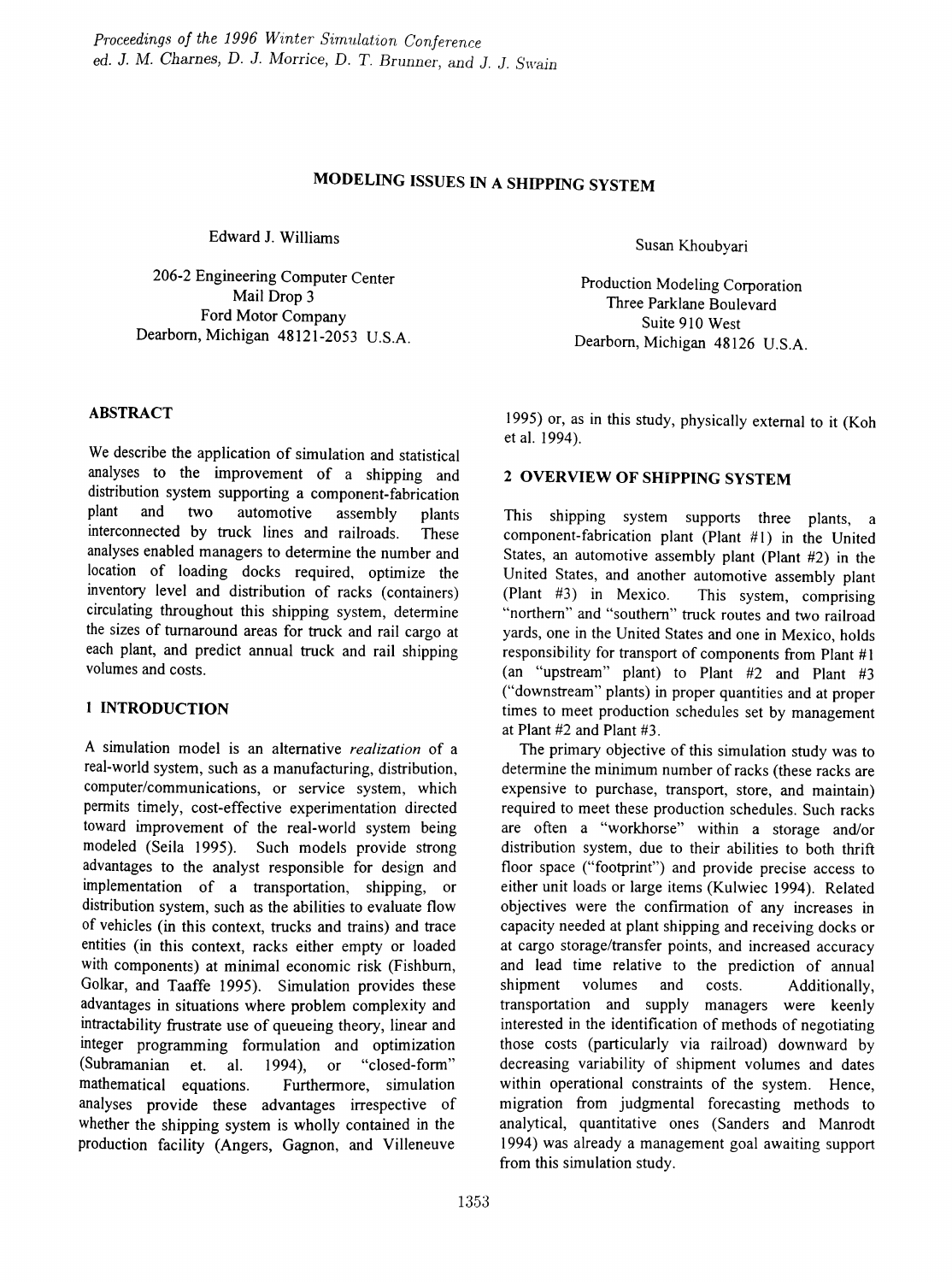## 3 INPUT DATA AND ASSUMPTIONS

Input data collection represented a significant portion (correctly estimated by the simulation project team, during preliminary project feasibility evaluation, estimation, and scheduling at 30% of the total project effort and time) (Williams 1996) due to the high complexity and broad scope of collecting data from multiple sources (three plants, two railroad yards, and trucking operations). Also, after initial data collection, these data required integration and cross-checking against both study objectives and intended simplifying modeling assumptions (Robinson and Bhatia 1995). To manage this complexity conveniently, the modeling team subdivided the data into three categories: general system input, plant-specific input, and railyard-specific input.

## 3.1 Input Data by Category

General system input answered these questions:

- initially, how many racks, truck trailers, and truck cabs were available?
- how many components does one rack carry?
- how many racks does one truck trailer (of each of two sizes) carry?
- how much time is required to attach a trailer to a cab, or detach it?
- how much time is required to load or unload a trailer?
- what are truck and train transit times, allowing for issues such as passing through customs, traveling across three time zones, and accommodating different holidays in the United States and Mexico?
- what are rates of damage and needed repair times to racks and to trailers, both of which must be returned to the United States for repair?
- Plant-specific input answered these questions:
- what are the hours of operation at each plant?
- what is the production rate and schedule at each plant?
- what is the material-rejection rate at each plant?
- how many racks can the inbound and outbound storage areas accommodate at each plant?
- how many truck trailers can the staging areas at each plant accommodate?
- how many truck docks does each plant have, and what is their schedule of availability?
- at what times must trucks leave each plant to "catch" the next train departure at the local railroad yard? Railroad-yard specific input answered these questions:
- what are the hours of operation at each railyard?
- what are the inbound and outbound storage capacities at each railyard?
- how much time does loading or unloading a train require?
- what are the train schedules and cutoff times for train departures from each railyard?

#### 3.2 Modeling Assumptions

With the customer's concurrence, the modeling team chose to assume that no plant shutdowns or major production blockages would occur, and that customsclearance procedures and times would remain identical with historical observations. Additionally, the complete absence of cab, trailer, or railroad breakdowns, and of border-crossing delays, was assumed. This early agreement on documented assumptions, and establishment of a contingency plan for sensitivity analyses concerning them, removed the otherwise ominous danger of eventual users' misinterpretation or unfounded extrapolation of modeling results (Harrell and Tumay 1995). As trenchantly stated by (Musselman 1994), "It is easier to correct an expectation now than to change a belief*later"* (italics added).

#### 4 BUILDING, VERIFYING, AND VALIDATING THE MODEL

#### 4.1 Choice of Modeling Environment

Consistent with prior discussions between the simulation users and the model-building team, the simulation model was built using the SIMAN/ARENA analysis and animation tool. SIMAN is a general-purpose simulation language of high power, often used to model manufacturing, service, computer, and transportation systems (Profozich and Sturrock 1995). ARENA, an object-oriented simulation system, simplifies the building of complex SIMAN models and also provides animation capability (Hammann and Markovitch 1995).

#### 4.2 Model Run Length, Time Unit, and Initialization

Since the variations in production schedules and the holiday breaks in both countries (United States and Mexico) both had yearly periodicities, the model run length was chosen to be one year. Accordingly, and in keeping with the consideration that the real system runs "around the clock, seven days a week," the simulation time increment was chosen to be one hour. Significant system activity durations, such as trip times, were then convenient multiples of one hour. The system being modeled is steady-state, not transient; therefore, removing the initial transient from model runs was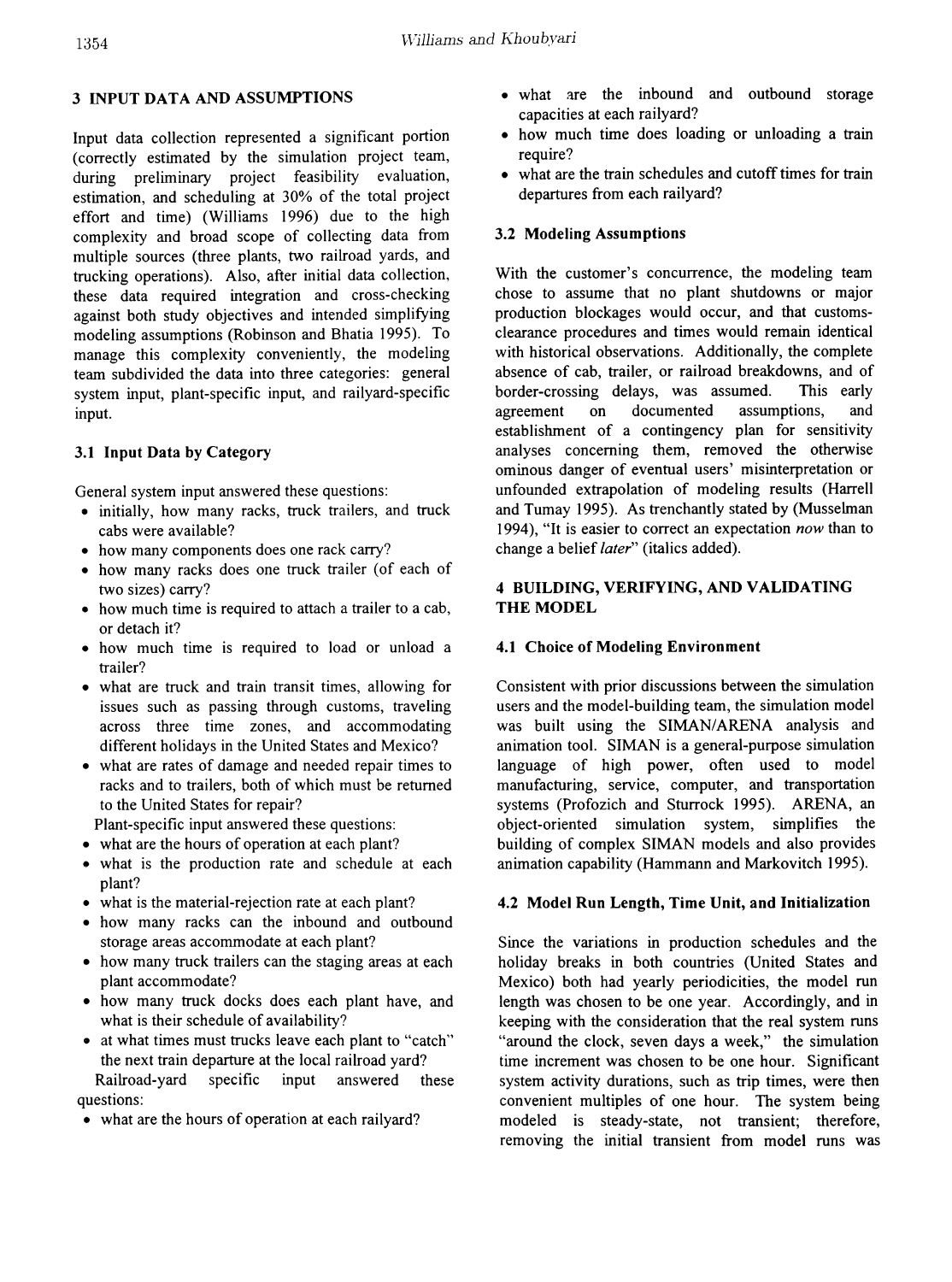necessary. In view of the long, computationally intensive run times implied by the year of simulated time, the modeling team chose to initialize the simulation model to typical, actually observed, conditions (Banks, Carson, and Nelson 1996), rather than begin model runs "empty and idle" and discard data collected during a warm-up period.

#### 4.3 Choices of Probability Densities

As noted in Section 3.2, damage to trailers was assumed rare enough to ignore.

Extensive empirical data available from the modeling clients were used to choose an appropriate probability density for the number of damaged racks per interval of time. Those data were analyzed via heuristic examination of histograms, the chi-square test, the Kolmogorov-Smirnov test, and the Anderson-Darling test (Law and Kelton 1991). The software tool UniFit [now ExpertFit] (Vincent and Law 1995) proved convenient for running these tests and assessing their results. The frrst three of these tests indicated normality of these data; the Anderson-Darling test demurred. Since the Anderson-Darling test emphasizes behavior in the tails, and since the users and modelers agreed that extreme values for the number of damaged racks were rare and hence unimportant, the normal distribution was selected to model the number of damaged racks.

Likewise, extensive empirical data were used to choose probability densities for the durations pertinent to loading and unloading of trailers, attaching truck cabs to and detaching them from trailers, loading and unloading of trains, and transit times of trucks and trains. The four density-fitting analyses mentioned above concurred on use of the uniform density to model these input data.

In accordance with user requests based on both contractual provisions related to the outsourcing of repair service for damaged racks and observed invariance of repair-time duration, the number of days required for rack repair was represented as a constant.

All parameters of these probability densities (including the constant value for rack repair time) were changeable directly by the users via the convenient SIMAN "Experiment Frame" interface.

#### 4.4 Model Verification and Validation

To assist in verifying and validating the model, the modeling team began by building a model of the existing system, with the intention of incorporating proposed modifications subsequently. This "base case" model was verified by use of walkthroughs, use of animation as a verification aid, and extensive checking of entity traces (Pegden, Shannon, and Sadowski 1995). Validation and establishment of model credibility, during which the modeling team worked closely with the model users, employed further use of animation while presenting the model to the users, removing all stochastic variation and arithmetically checking the results, varying the input data and confrrming the model responded correctly to the change, and the use of Turing tests (Harrell et al. 1995). For example, model results pertinent to the use of two different sizes of truck trailers were compared to those obtained by analytical methods in (Bausch, Brown, and Ronen 1995), with close agreement achieved. These Turing tests, in which model predictions and actual system data agreed within  $3\frac{1}{2}\%$ , thus becoming well-high indistinguishable, established high credibility of and users' confidence in the model as a vehicle to explore alternative system configurations.

#### 5 STUDY RESULTS AND CONCLUSIONS

Four scenarios, a base case and three competing methods of shipping deployment, were analyzed in detail, beginning, as indicated above, with model validation via the base case. In all four scenarios, certain parameters were fixed, namely: each rack held eight components, each 40-foot truck trailer carried fourteen racks, and each 53-foot truck trailer carried eighteen racks. Also, all trains were "unit trains." Traditionally, shipments had always been made in lot sizes filling at least one railroad freight car; such shipments avoid the time and cost overhead of processing within railroad freight terminals (Van Metre 1939). Unit trains naturally extend these economies of time and cost by their complete dedication to moving the goods of *one* shipper from *one* loading point to *one* unloading point (Alexander 1967).

To provide for the construction of confidence intervals, five replications of each scenario were run. Intuition (the appeal of testing "competing proposals under equal loads") suggested the use of common random numbers (CRN) as a variance reduction technique (VRT) among the four scenarios. Reexamination of test runs verified the monotonicity of system performance metrics as functions of uniform random variates. These monotonicities confrrmed the modelers' expectation that CRN would indeed reduce variance, as formally proved in (Bratley, Fox, and Schrage 1983). Specific results were:

|  | Table 1: Starvation Results of Four Scenarios |  |  |  |
|--|-----------------------------------------------|--|--|--|
|--|-----------------------------------------------|--|--|--|

| Scenario | # racks   | # docks at | # instances     |
|----------|-----------|------------|-----------------|
|          | in system | Plant $#1$ | starvation/year |
| Base     | 1699      |            | 21              |
|          | 1299      | 2          |                 |
| 2        | 1055      | 7          |                 |
| 2        | 1030      | 7          | 10              |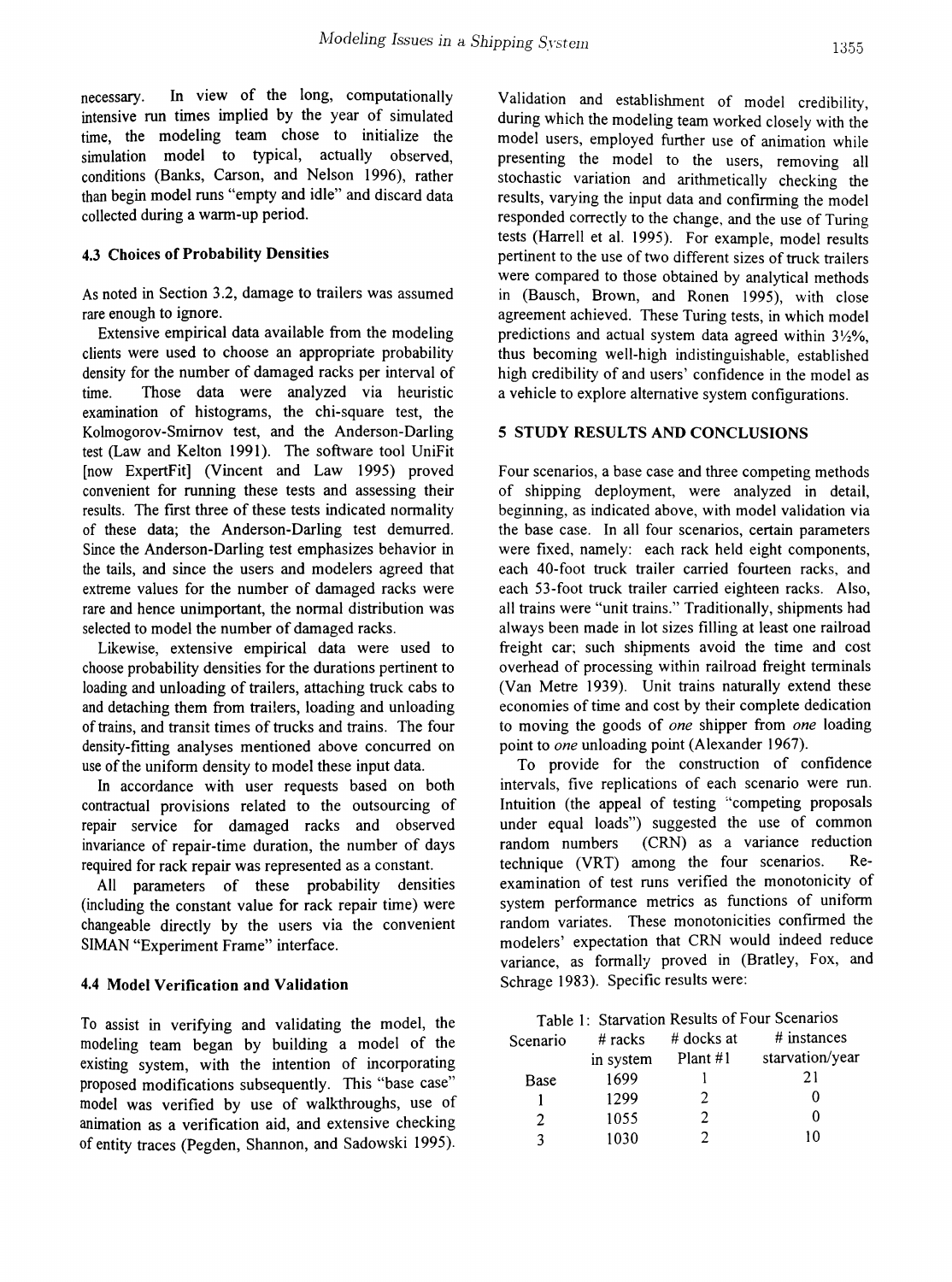Highlights of these results presented to management were that dedication of an additional dock at Plant #1 to these shipments was urgently needed, and, given that dedication, the initial estimate of 1699 racks required could be safely thrifted to 1055 racks, a savings of threeeighths the initial estimate and translatable to significant reductions in capital investment, storage, and maintenance costs. Using Scenario 2, the model further predicted:

- average utilization of 40-foot trailers is 20; of 53 foot trailers, 5
- plant #1 requires yard space to hold 13 trailers loaded with empty racks and 19 trailers loaded with full racks
- plant #2 requires yard space to hold 2 trailers loaded with empty racks and 5 trailers loaded with full racks
- plant #3 requires yard space to hold 2 trailers loaded with empty racks and 17 trailers loaded with full racks
- the average number of trailers per train is 4; the maximum, 6.

Management implemented Scenario 2 on the bases of no instances of starvation coupled with a highly thrifted number of racks in the system. After eighteen months of actual operation under Scenario 2, all predictions held to within 4%.

#### 6 DIRECTIONS FOR FURTHER WORK

The successful predictions described in the previous section have spawned significant customer interest in further work. Sensitivity analyses will be undertaken to determine:

- the number of truck trailers required to maintain continuous production at each plant during a year
- the impact of damaged trailers on those trailer requirements
- the number of truck cabs required to maintain production in the total system
- the impact on container requirements of various percentages (e.g.,  $5\%$ ,  $10\%$ ,  $15\%$ ) of racks damaged per year.

Interest in these system parameters is especially high due to changes in the trucking industry spawned by federal deregulation, ongoing North American Free Trade Agreement [NAFTA] negotiations on border crossings, and the increasing tendency of buyers to ask freight carriers to provide value-added services incremental to freight movement (Minahan 1996a). Similarly, ongoing development and use of the model will help assess economic and timing opportunities available through increased use of intermodal transport service providers (Minahan 1996b). Further, management is eager to extend improvements conceived and implemented through this study to shrinking the time lapse between vehicle-order placement and delivery within the retail distribution system (Keller 1996).

Additionally, the users have requested modeling of scenarios involving presumably rare but surely highimpact events, such as plant shutdowns or strikes, train wrecks blocking rail traffic, or temporary but dramatic increases in border inspection and crossing times. Analysis of such rare yet highly significant events will be undertaken using the "external unknown unknowns" methods explained in (Okashah and Goldwater 1994), in view of the mathematical intractability of the "rare event problem" acknowledged there and in, for example, (van Moorsel, Kant, and Sanders 1996).

## ACKNOWLEDGMENTS

John M. Dennis, Simulation Analyst, Ford Motor Company, provided criticisms valuable to the presentation and clarity of this paper.

## APPENDIX: TRADEMARKS

SIMAN/CINEMA and ARENA are trademarks of Systems Modeling Corporation.

## REFERENCES

- Alexander, Robert E. 1967. The Shipper Views the Unit Train. In *Unit Train Operations, 81-85.* Chicago, Illinois: Railway Systems and Management Association.
- Angers, Pierre-E., Gaétan Gagnon, and Laurent Villeneuve. 1995. An Analogical Approach to Optimize a Large ScaJe Job Shop Transportation System. In *Proceedings of the* 1995 *Summer Computer Simulation Conference,* eds. Tuncer 1. Oren and Louis G. Birta, 396-399.
- Banks, Jerry, John S. Carson, II, and Barry Nelson. *1996. Discrete-Event System Simulation.* Englewood Cliffs, New Jersey: Prentice-Hall, Incorporated.
- Bausch, Dan 0., Gerald G. Brown, and David Ronen. 1995. Consolidating and Dispatching Truck Shipments of Mobil Heavy Petroleum Products. *Interfaces* 25(2): 1-17.
- Bratley, Paul, Bennett L. Fox, and Linus E. Schrage. *1983. A Guide to Simulation.* New York, New York: Springer-Verlag.
- Fishburn, Paul T., Javad Golkar, and Kevin M. Taaffe. 1995. Simulation of Transportation Systems. In *Proceedings of the* 1995 *Winter Simulation Conference,* eds. Christos Alexopoulos, Keebom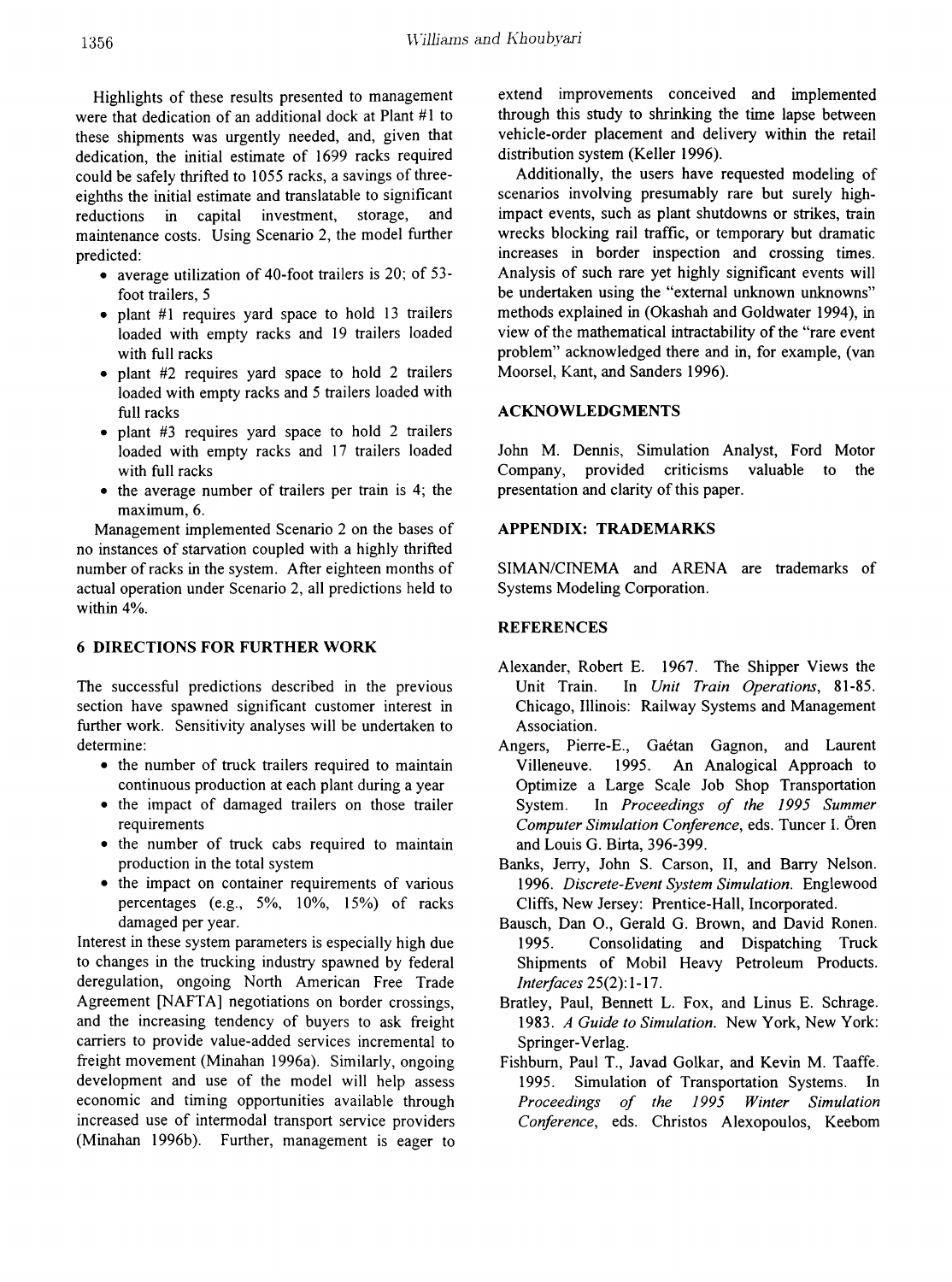Kang, William R. Lilegdon, and David Goldsman, 51- 54.

- Hammann, John E., and Nancy A. Markovitch. 1995. Introduction to ARENA. In *Proceedings of the 1995*<br>*Winter Simulation Conference*, eds. Christos *Conference*, eds. Christos Alexopoulos, Keebom Kang, William R. Lilegdon, and David Goldsman, 519-523.
- Harrell, Charles R., Robert E. Bateman, Thomas J. Gogg, and Jack R. A. Mott. 1995. *System Improvement Using Simulation,* 3d ed. Palos Verdes, California: JMI Consulting Group.
- Harrell, Charles R., and Kerim Tumay. 1995. *Simulation Made Easy a Manager's Guide.* Norcross, Georgia: Industrial Engineering and Management Press.
- Keller, Maryann. 1996. Distribution: the Next Battle Ground. *Automotive Industries* 176(2): 17.
- Koh, Peng-Hong, Hak-Soon Ng, Hwei-Chiat Ng, and Jimmy L. K. Goh. 1994. Using Simulation to Preview Plans of a Container Port Operations. In *Proceedings of the* 1994 *Winter Simulation Conference,* eds. Jeffrey D. Tew, Mani S. Manivannan, Deborah A. Sadowski, and Andrew F. Seila, 1109-1115.
- Kulwiec, Ray. 1994. Storage Rack Selection Guide. *Modern Materials Handling* 49(5):49-50.
- Law, Averill M., and W. David Kelton. 1991. *Simulation Modeling and Analysis,* 2d ed. New York, New York: McGraw-Hill Incorporated.
- Minahan, Tim. 1996a. The New Face of Trucking. *Purchasing* 120(4):38-43.
- Minahan, Tim. 1996b. The Little Engine That Will. *Purchasing* 120(4):46-49.
- Musselman, Kenneth J. 1994. Guidelines for Simulation Project Success. In *Proceedings of the 1994 Winter Simulation Conference,* eds. Jeffrey D. Tew, Mani S. Manivannan, Deborah A. Sadowski, and Andrew F. Seila, 88-95.
- Okashah, Lobna A., and Paul M. Goldwater. 1994. Unknown Unknowns: Modeling Unanticipated Events. In *Proceedings of the* 1994 *Winter Simulation Conference,* eds. Jeffrey D. Tew, Mani S. Manivannan, Deborah A. Sadowski, and Andrew F. Seila, 689-694.
- Pegden, C. Dennis, Robert E. Shannon, and Randall P. Sadowski. 1995. *Introduction to Simulation Using SIMAN,* 2d ed. New York, New York: McGraw-Hill, Incorporated.
- Profozich, David M., and David T. Sturrock. 1995. Introduction to SIMAN/CINEMA. In *Proceedings of the* 1995 *Winter Simulation Conference,* eds. Christos Alexopoulos, Keebom Kang, William R. Lilegdon, and David Goldsman, 515-518.
- Robinson, Stewart, and Vinod Bhatia. 1995. Secrets of Successful Simulation Projects. In *Proceedings of the 1995 Winter Simulation Conference,* eds. Christos Alexopoulos, Keebom Kang, William R. Lilegdon, and David Goldsman, 61-67.
- Sanders, Nada R., and Karl B. Manrodt. 1994. Forecasting Practices in US Corporations: Survey Results. *Interfaces* 24(2):92-100.
- Seila, Andrew F. 1995. Introduction to Simulation. In *Proceedings of the* 1995 *Winter Simulation Conference,* eds. Christos Alexopoulos, Keebom Kang, William R. Lilegdon, and David Goldsman, 7- 15.
- Subramanian, Radhika, Richard P. Scheff, Jr., John D. Quillinan, D. Steve Wiper, and Roy E. Marsten. 1994. Coldstart: Fleet Assignment at Delta Air Lines. *Interfaces* 24(1):104-120.
- Van Metre, T. W. 1939. *Trains, Tracks, and Travel,* 5th ed. New York, New York: Simmons-Boardman Publishing Corporation.
- van Moorsel, Aad P. A., Latha A. Kant, and William H. Sanders. 1996. Computation of the Asymptotic Bias and Variance for Simulation of Markov Reward Models. In *Proceedings of the 29th Annual Simulation Symposium,* 173-182.
- Vincent, Stephen, and Averill M. Law. 1995. ExpertFit: Total Support for Simulation Input Modeling. In *Proceedings of the* 1995 *Winter Simulation Conference,* eds. Christos Alexopoulos, Keebom Kang, William R. Lilegdon, and David Goldsman, 395-400.
- Williams, Edward 1. 1996. Making Simulation a Corporate Norm. In *Proceedings of the 1996 Summer Computer Simulation Conference,* eds. V. Wayne Ingalls, Joseph Cynamon, and Annie Saylor, 627-632.

#### AUTHOR BIOGRAPHIES

EDWARD J. WILLIAMS holds bachelor's and master's degrees in mathematics (Michigan State University, 1967; University of Wisconsin, 1968). From 1969 to 1971, he did statistical programming and analysis of biomedical data at Walter Reed Army Hospital, Washington, D.C. He joined Ford in 1972, where he works as a computer software analyst supporting statistical and simulation software. Since 1980, he has taught evening classes at the University of Michigan, including both undergraduate and graduate simulation classes using GPSS/H, SLAM II, or SIMAN. He is a member of the Association for Computing Machinery [ACM] and its Special Interest Group in Simulation [SIGSIM], the Institute of Electrical and Electronics Engineers [IEEE], the Society for Computer Simulation [SCS], and the Society of Manufacturing